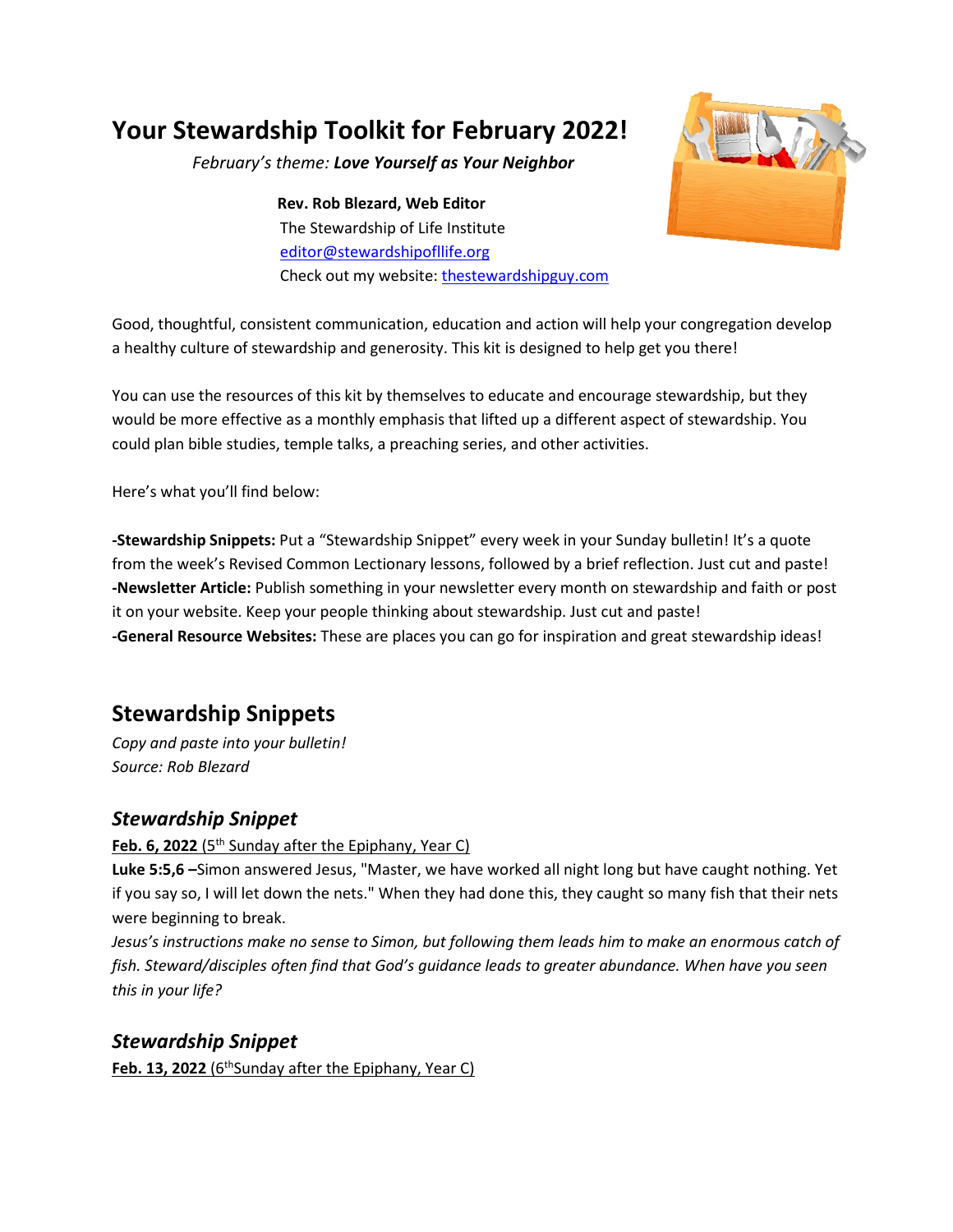**Luke 6:20 –**Then Jesus looked up at his disciples and said: "Blessed are you who are poor, for yours is the kingdom of God."

*Why are the poor "blessed" and entranced into the kingdom of God? Emphasizing how wealth can be an obstacle to discipleship, Luke's gospel challenges us to rethink our relationship to money. What does this passage say to you?*

#### *Stewardship Snippet*

Feb. 20, 2022 (7<sup>th</sup> Sunday after the Epiphany, Year C) **Genesis 45:15 –** And Joseph kissed all his brothers and wept upon them; and after that his brothers talked with him.

*Meeting his brothers years after they had sold him into slavery, Joseph now greets them with love, forgiveness, assistance and restoration. A great model for loving relationships! What loving relationships need your forgiveness and restoration?*

#### *Stewardship Snippet*

#### **Feb. 27, 2022** (Transfiguration Sunday, Year C)

**2 Corinthians 3:17 –**Now the Lord is the Spirit, and where the Spirit of the Lord is, there is freedom. *God's path is all about freedom. Steward/disciples find that freedom when we love God with all our being and our neighbor as ourselves! Our faith aligns us with God's abundance and power. Freedom!*

## *February 2022 Newsletter article* (328 words)

*Select the article below, or one of more than four dozen in th[e Toolkit Newsletter Article Archive.](https://thestewardshipguy.com/newsletter-articles/) Reprint permission is granted for local congregational use. Just copy and paste into your newsletter! Please include the copyright notice. Other uses please inquire: editor@stewardshipoflife.com.*

# **Love Yourself as Your Neighbor**

*Jesus said, "You shall love the Lord your God with all your heart, and with all your soul, and with all your mind. This is the greatest and first commandment. And a second is like it: You shall love your neighbor as yourself."* **–Matthew 22:37-39**

Does this happen to you? When I make a mistake or do something dumb, I mentally beat myself up. But when OTHER people mess up, I'm Mr. Understanding and Forgiveness.

Clearly, I've got work to do, but doesn't everyone struggle to balance love of neighbor and love of self? If we are to be good stewards of our lives, we **have** to get this right. That's the genius of the second